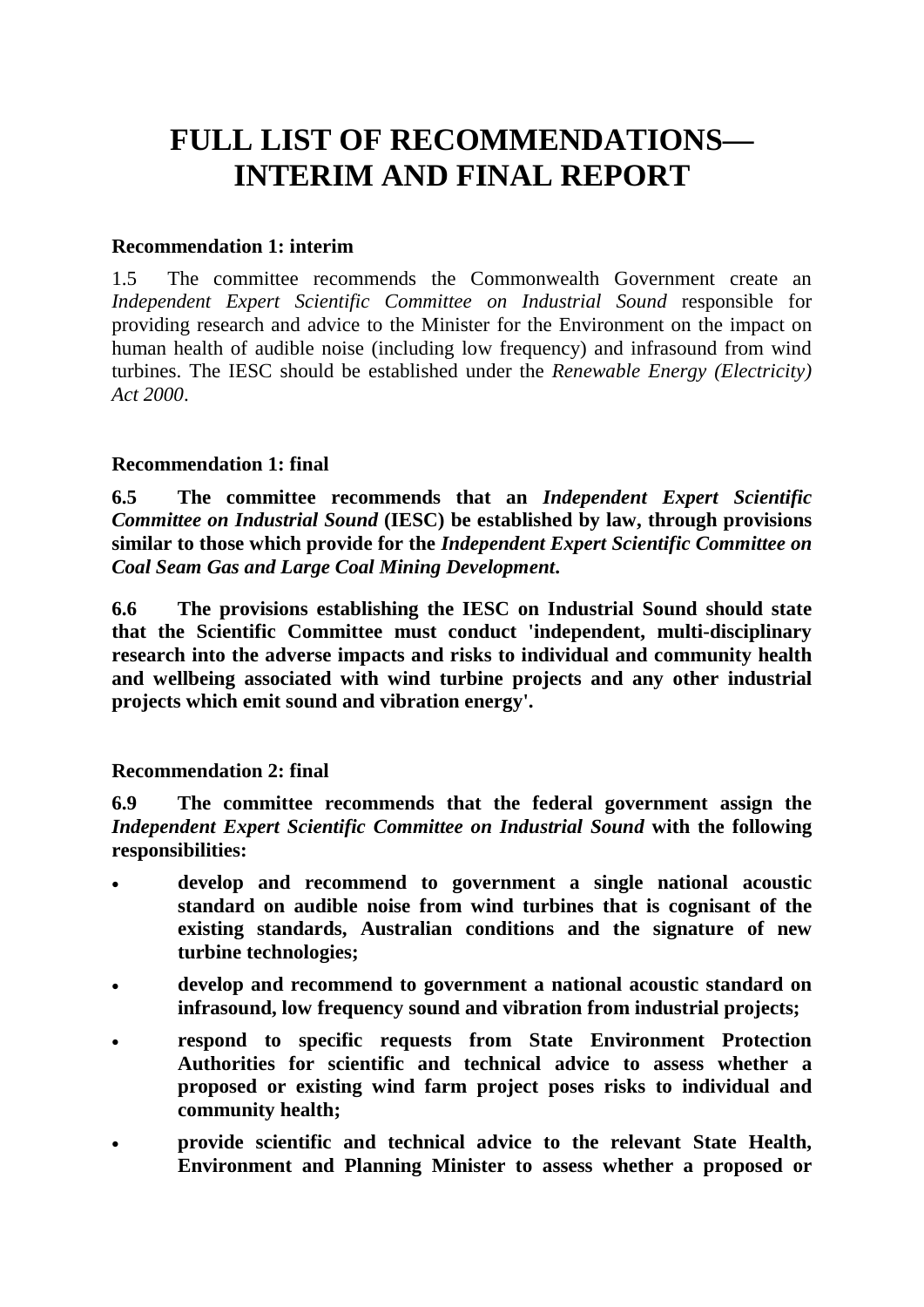**existing wind farm or industrial project poses risks to individual and community health;** 

- **provide advice to the Clean Energy Regulator on whether a proposed or existing wind farm project poses health risks to nearby residents;**
- **provide advice to the federal health minister on whether a proposed or existing wind farm or industrial project poses health risks to nearby residents;**
- **publish information relating to the committee's research findings; and**
- **provide to the federal Minister for Health research priorities and research projects to improve scientific understanding of the impacts of wind turbines on the health and quality of life of affected individuals and communities; and**
- **provide guidance, advice and oversight for research projects commissioned by agencies such as the National Health and Medical Research Council and the Commonwealth Scientific and Industrial Research Organisation relating to sound emissions from industrial projects.**

## **Recommendation 2: interim**

1.6 The committee recommends that the National Environment Protection Council establish a *National Environment Protection (Wind Turbine Infrasound and Low Frequency Noise) Measure* (NEPM). This NEPM must be developed through the findings of the *Independent Expert Scientific Committee on Industrial Sound*. The Commonwealth Government should insist that the ongoing accreditation of wind turbine facilities under the *Renewable Energy (Electricity) Act 2000* in a State or Territory is dependent on the NEPM becoming valid law in that State or Territory.

#### **Recommendation 3: final**

**6.12 The committee recommends that the following provision be inserted into a new section 14 of the** *Renewable Energy (Electricity) Act 2000***:** 

**If the Regulator receives an application from a wind power station that is properly made under section 13, the Regulator must:** 

- **seek the advice of the** *Independent Expert Scientific Committee on Industrial Sound* **whether the proposed project poses risks to individual and community health over the lifetime of the project; and**
- **confer with the federal Minister for Health and the Commonwealth Chief Medical Officer to ascertain the level of risk that the proposed project poses to individual and community health.**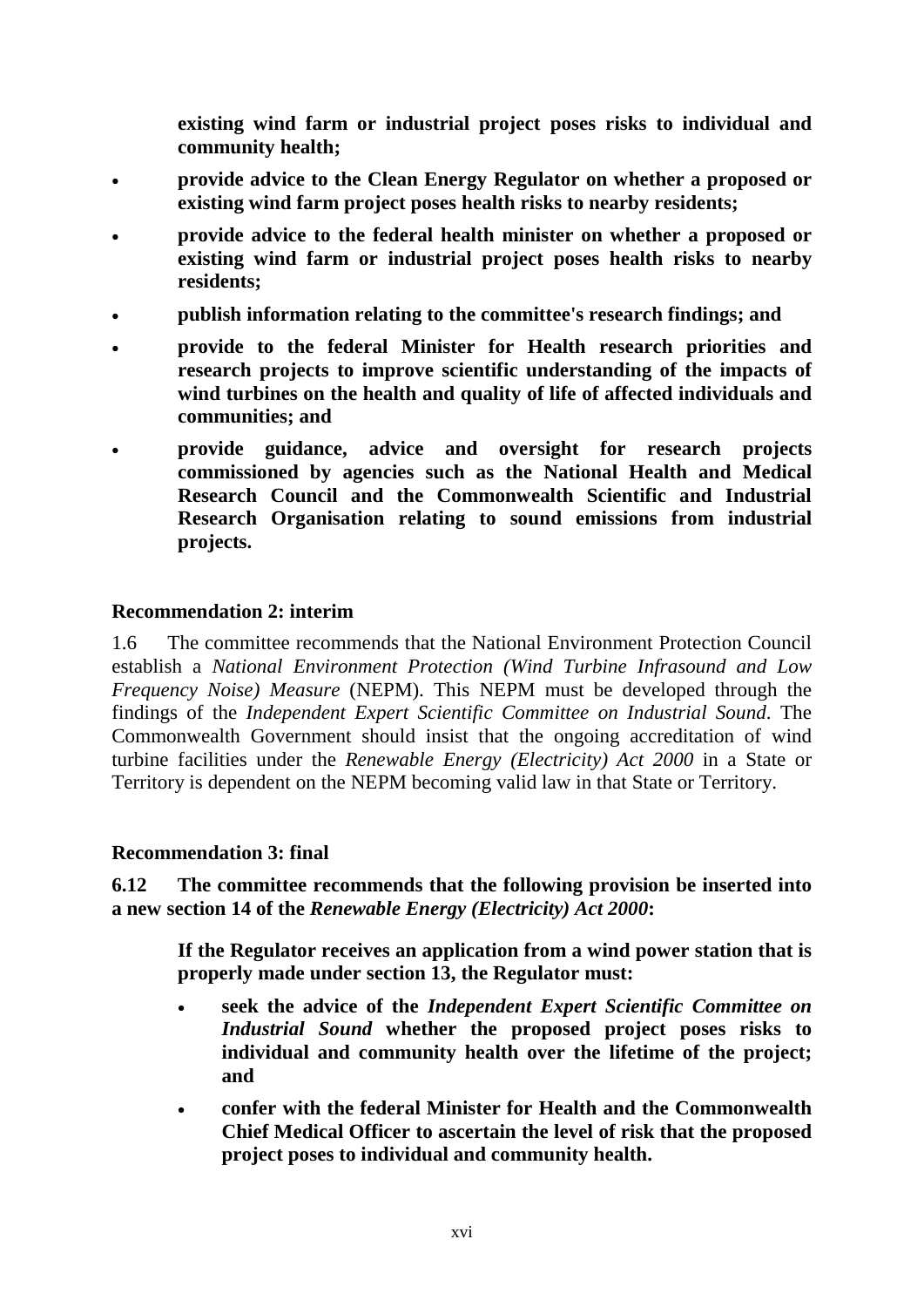**If the** *Independent Expert Scientific Committee on Industrial Sound* **finds that the wind power station does pose risks to human health, the Regulator must not accredit the power station until such time as the federal Minister for Health is satisfied that these risks have been mitigated.** 

## **Recommendation 4: final**

**6.15 The committee recommends that a provision be inserted into** *Renewable Energy (Electricity) Act 2000* **stipulating that wind energy generators operating in states that do not require compliance with the National Environment Protection (Wind Turbine Infrasound and Low Frequency Noise) Measure (NEPM) are ineligible to receive Renewable Energy Certificates.** 

## **Recommendation 5: final**

**6.20 The committee recommends that the** *Independent Expert Scientific Committee on Industrial Sound* **(IESC) establish a formal channel to communicate its advice and research priorities and findings to the Environmental Health Standing Committee (enHealth). The IESC should explain to enHealth members on a regular basis and on request:** 

- **the national acoustic standards for audible noise and infrasound and how these standards are set and enforced to monitor industrial projects;**
- **the methodology of its research and findings relating to how infrasound and vibration can impact on human sensory systems and health; and**
- **research priorities and possible strands of research that the National Health and Medical Research Council (a member of enHealth) could fund and commission.**

#### **Recommendation 3: interim**

1.7 The committee recommends that the Commonwealth Government introduce *National Wind Farm Guidelines* which each Australian State and Territory Government should reflect in their relevant planning and environmental statutes. The committee proposes these guidelines be finalized within 12 months and that the Commonwealth Government periodically assess the Guidelines with a view to codifying at least some of them.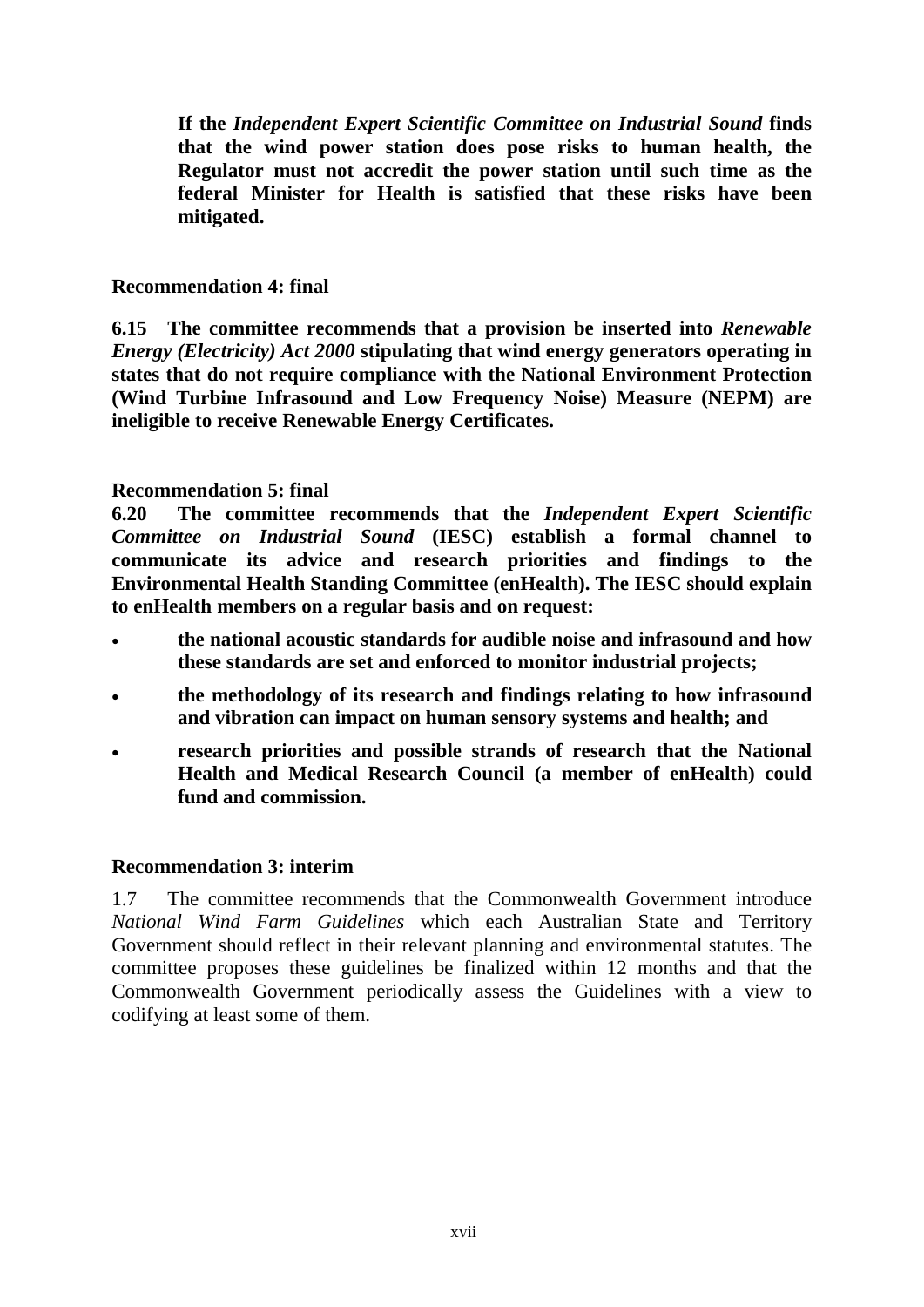# **Recommendation 6: final**

**6.25 The committee recommends that the proposed** *Independent Expert Scientific Committee on Industrial Sound* **develop National Windfarm Guidelines addressing the following matters:** 

- **a national acoustic standard on audible sound (see recommendation 2);**
- **a national acoustic standard on infrasound, low frequency sound and vibration (see recommendation 2);**
- **a national standard on minimum buffer zones (see recommendation 6);**
- **a template for State Environment Protection Agencies to adopt a fee-forservice licencing system (see recommendation 9, below);**
- **a Guidance Note proposing that State Environment Protection Authorities be responsible for monitoring and compliance of wind turbines and suggesting an appropriate process to conduct these tasks;**
- **a Guidance Note on best practice community engagement and stakeholder consultation with the granting and holding of a licence conditional on meeting this best practice;**
- **a Guidance Note that local councils should retain development approval decision-making under the relevant state planning and development code for local impact issues such as roads;**
- **national standards for visual and landscape impacts;**
- **aircraft safety and lighting;**
- **indigenous heritage;**
- **birds and bats;**
- **shadow flicker;**
- **electromagnetic interference and blade glint; and**
- **the risk of fire.**

**6.26 As per recommendation 4 of the committee's interim report, eligibility to receive Renewable Energy Certificates should be made subject to general compliance with the National Wind Farm Guidelines and specific compliance to the NEPM.** 

# **Recommendation 4: interim**

1.8 The committee recommends that eligibility to receive Renewable Energy Certificates should be made subject to general compliance with the *National Wind Farm Guidelines* and specific compliance with the NEPM. This should apply immediately to new developments, while existing and approved wind farms should be given a period of no more than five years in which to comply.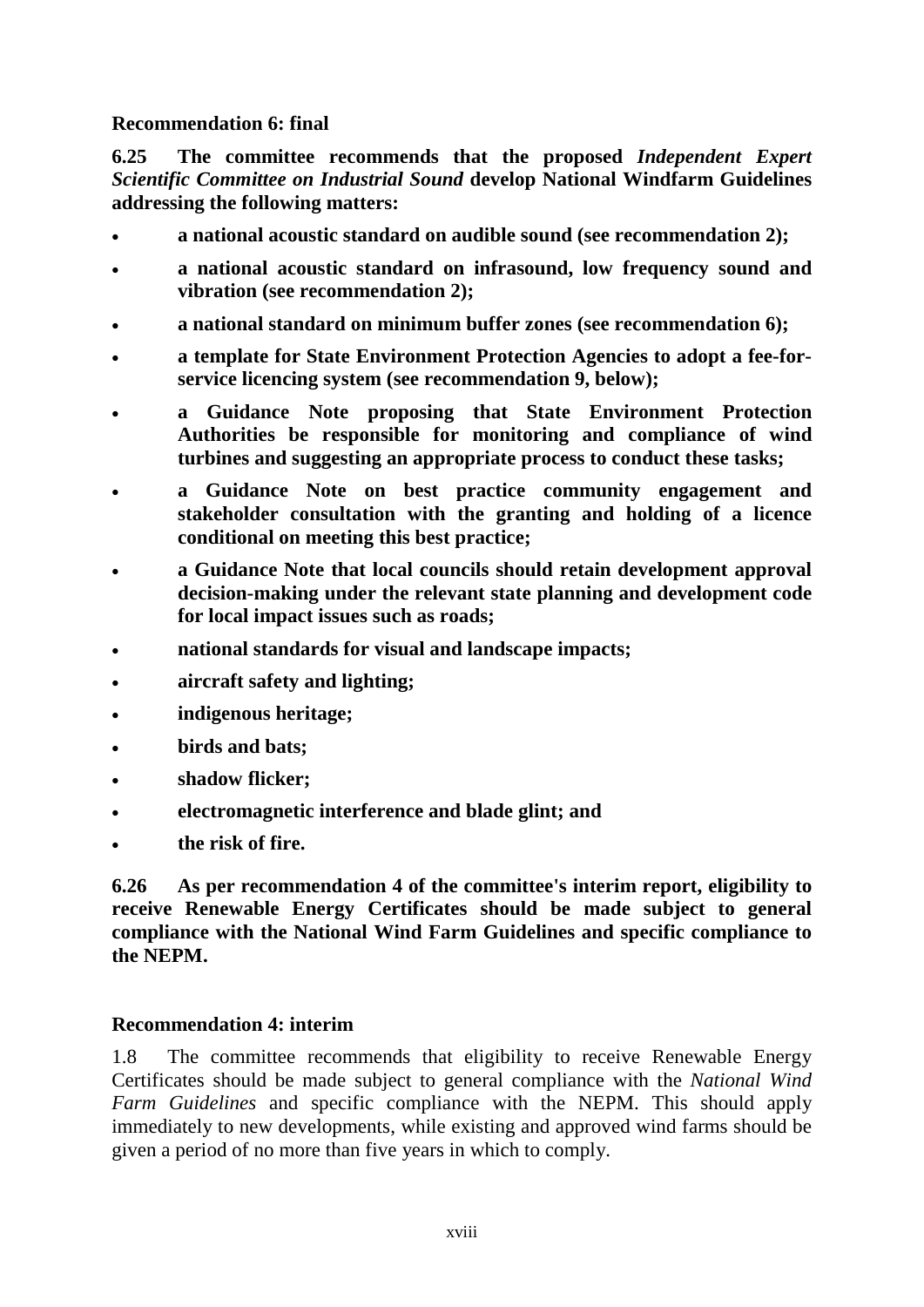# **Recommendation 7: final**

**6.29 The committee recommends that the Australian Government amend the**  *Renewable Energy (Electricity) Act 2000* **and the** *Renewable Energy (Electricity) Act Regulations 2000* **to enable partial suspension and point in time suspension of renewable energy certificates for wind farm operators that are found to have:** 

- **breached the conditions of their planning approval;**
- **had their operating licence suspended or cancelled;**
- **establish powers to be used when breaches of statutory obligations occur that require energy generators to 'show cause' ; and**
- **link the issuing of renewable energy certificates with certified net greenhouse gas reduction in the electricity sector.**

**6.30 The committee recommends that the Clean Energy Regulator cannot accredit a power station until it is wholly constructed, fully commissioned and all post construction approval requirements have been met.** 

# **Recommendation 5: interim**

1.9 The committee recommends that the Commonwealth Government establish a *National Wind Farm Ombudsman* to handle complaints from concerned community residents about the operations of wind turbine facilities accredited to receive renewable energy certificates. The Ombudsman will be a one-stop-shop to refer complaints to relevant state authorities and help ensure that complaints are satisfactorily addressed.

# **Recommendation 6: interim**

1.10 The committee recommends that the Commonwealth Government impose a levy on wind turbine operators accredited to receive renewable energy certificates to fund the costs of the *Independent Expert Scientific Committee on Industrial Sound* including the funding of additional research—and the costs of a National Wind Farm Ombudsman.

#### **Recommendation 7: interim**

1.11 The committee recommends that the data collected by wind turbine operators relating to wind speed, basic operation statistics including operating hours and noise monitoring should be made freely and publicly available on a regular basis. The proposed *Independent Expert Scientific Committee* should consult with scientific researchers and the wind industry to establish what data can be reasonably made freely and publicly available from all wind turbine operations accredited to receive renewable energy certificates.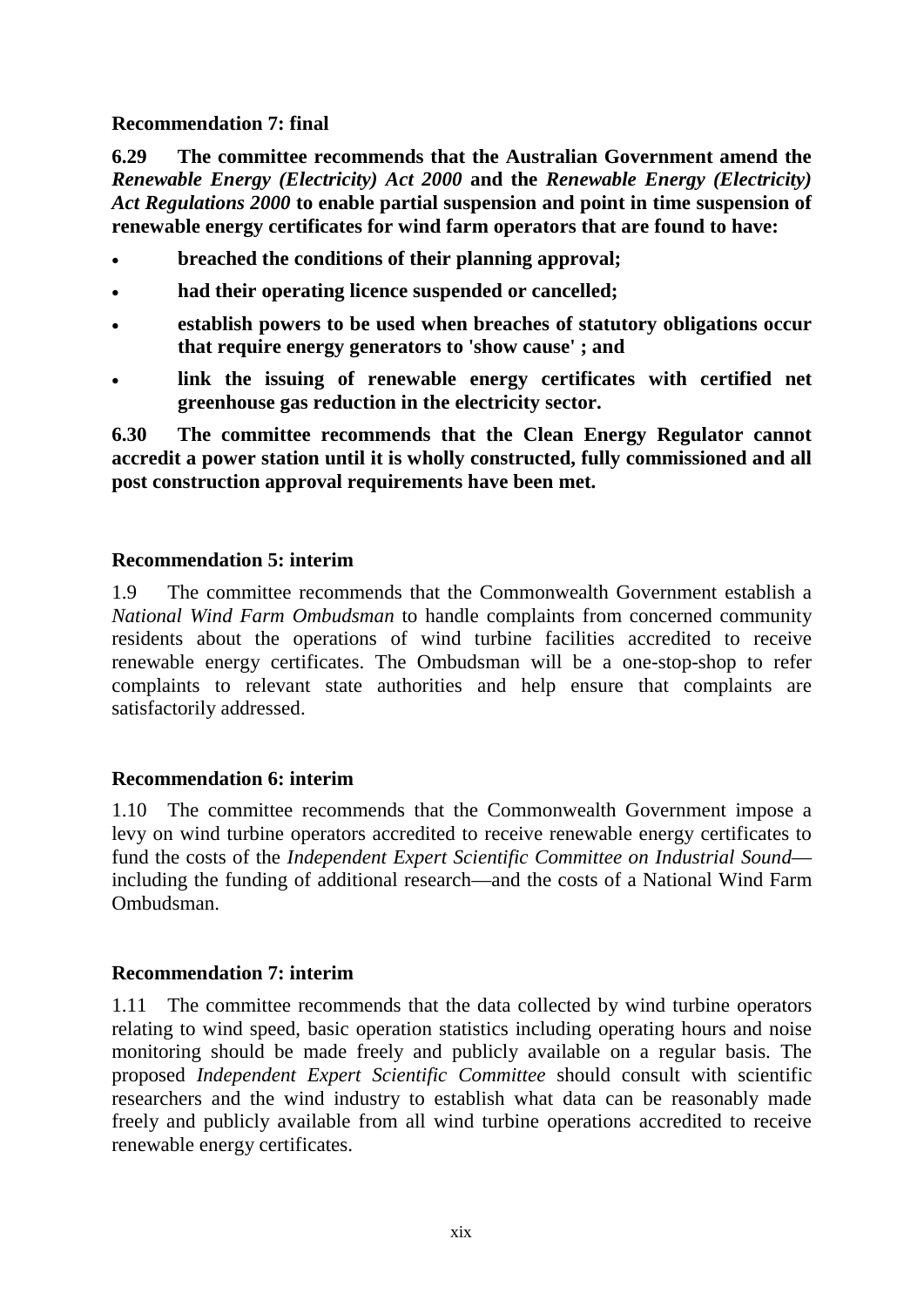## **Recommendation 8: final**

**6.37 The committee recommends that all State Governments consider shifting responsibility for monitoring wind farms in their jurisdiction from local councils to the State Environment Protection Authority.**

## **Recommendation 9: final**

**6.46 The committee recommends that State Governments consider adopting a fee-for-service licencing system payable by wind farm operators to State Environment Protection Authorities, along the lines of the system currently in place in New South Wales.** 

## **Recommendation 10: final**

**6.53 The committee recommends that the federal Department of the Environment prepare a quarterly report collating the wind farm monitoring and compliance activities of the State Environment Protection Authorities. The report should be tabled in the federal Parliament by the Minister for the Environment. The Independent Expert Scientific Committee on Industrial Sound should coordinate the receipt of State data and prepare the quarterly report. The Department of the Environment should provide appropriate secretarial assistance.**

#### **Recommendation 11: final**

**6.57 The committee recommends that the National Health and Medical Research Council (NHMRC) continue to monitor and publicise Australian and international research relating to wind farms and health. The NHMRC should fund and commission primary research that the Independent Expert Scientific Committee on Industrial Sound identifies as necessary.**

#### **Recommendation 12: final**

**6.61 The committee recommends that under circumstances where the regulatory framework provided for pursuant to recommendations 8 and 9 cannot be enforced due to a lack of cooperation by one or more states, a national regulatory body be established under commonwealth legislation for the purpose of monitoring and enforcing wind farm operations.**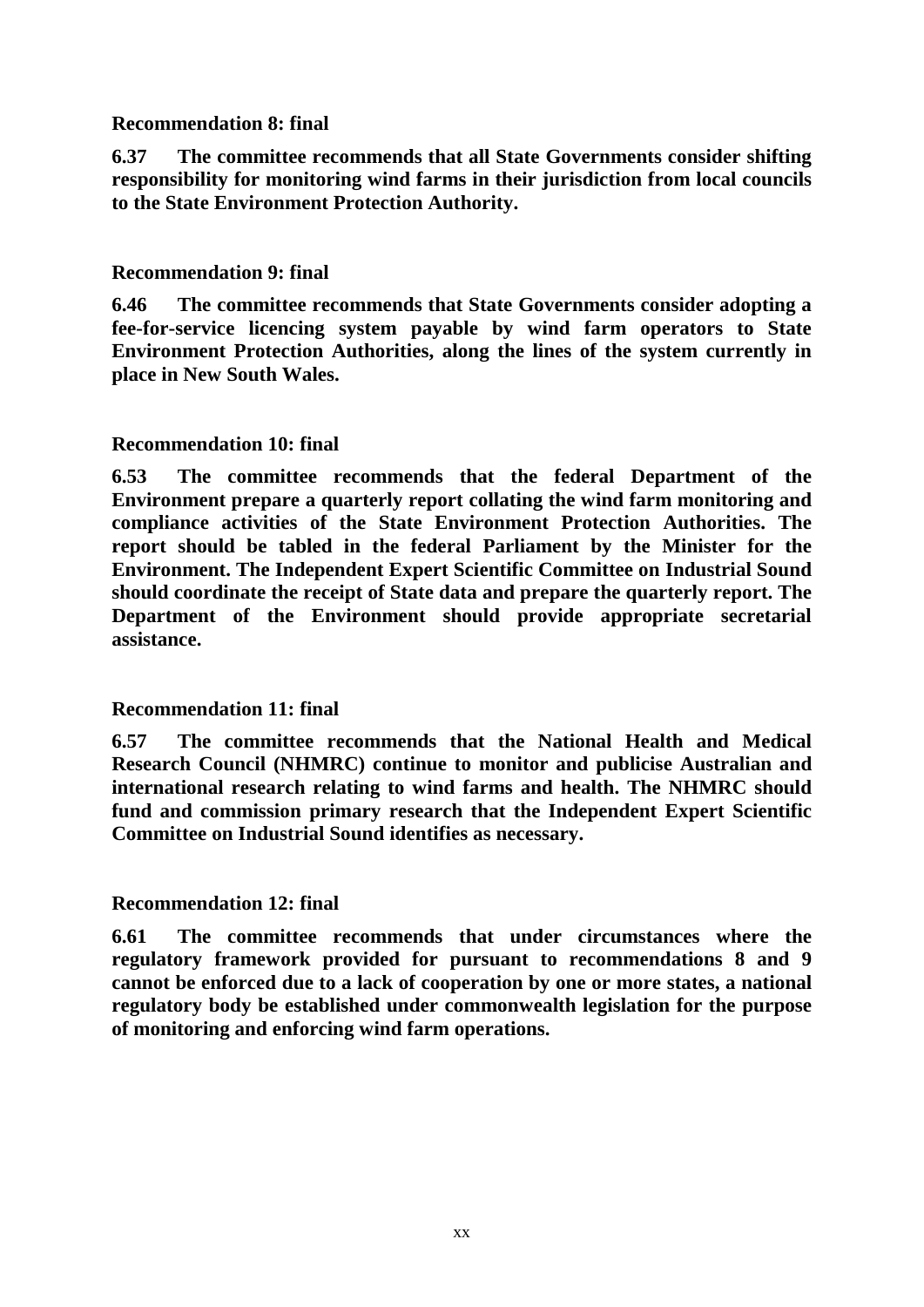#### **Recommendation 13: final**

**7.84 The committee recommends that the Australian National Audit Office (ANAO) conduct a performance audit of the Clean Energy Regulator's (CER) compliance with its role under the legislation. In particular, the committee recommends that the CER examine:** 

- **the information held by the CER on wind effectiveness in offsetting carbon dioxide emissions at both 30 June 2014 (end of financial year) and 3 May 2015;**
- **the risk management and fraud mitigation practices and processes that are in place and whether they have been appropriate;**
- **whether all public monies collected in respect of the** *Renewable Energy (Electricity) Act 2000* **are appropriate;**
- **whether there are financial or other incentives, including but not limited to, the collection of public monies under the** *Renewable Energy (Electricity) Act 2000* **that are distorting the CER's role in achieving the objectives of the Act; and**
- whether the expenditure of public monies by the CER has been **appropriately focused on achieving the** *Renewable Energy (Electricity) Act 2000* **objectives.**

# **Recommendation 14: final**

**7.88 The committee recommends that the Australian Government direct the Productivity Commission to conduct research into the impact of wind power electricity generation on retail electricity prices.** 

# **Recommendation 15: final**

**7.105 The Renewable Energy Target should be amended so that all new investments in renewable energy between 2015 and 2020 will be eligible to create renewable energy certificates for a period of no more than five years. Existing investments in renewable energy should be grandfathered so that they continue to receive renewable energy certificates under the Act subject to annual audits of compliance.** 

**7.106 The Government should develop a methodology for renewable energy projects so that they can qualify for Australian Carbon Credit Units. The Government should develop this methodology over a five year period in consultation with the renewable energy industry and the methodology should consider the net, lifecycle carbon emission impacts of renewable energy.**